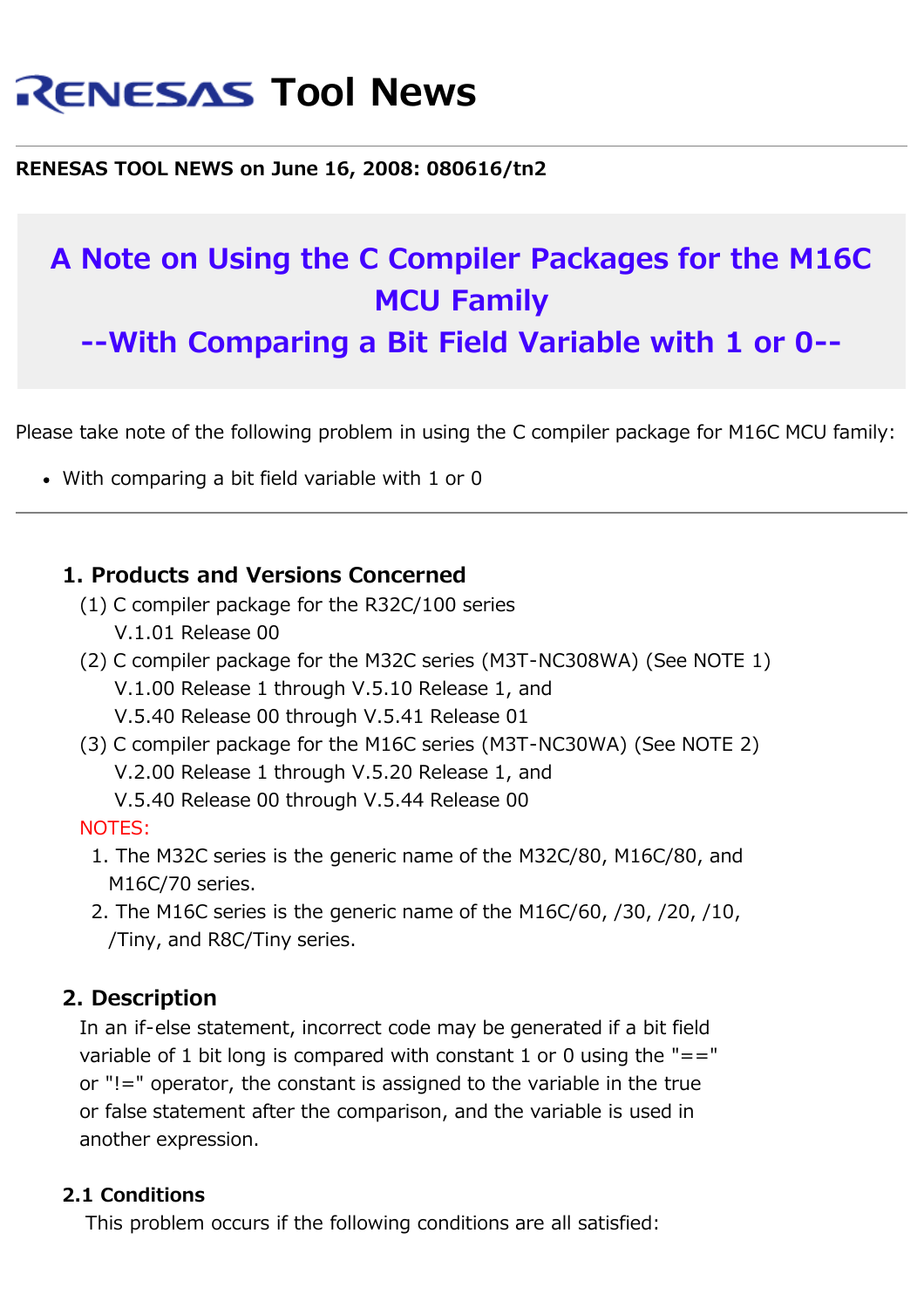- (1) The Generated code modification option -fenable\_register (-fER) is selected.
- (2) A bit field of 1 bit long is compared with constant 1 or 0 in an if-else statement.
- (3) The "==" or "!=" operator is used for the comparison in  $(2)$ .
- (4) The same constant as in (2) is assigned to the variable in the true or false statement.
- (5) The variable in (4) is used only once in another expression.

#### **2.2 Example**

```
 ------------------------------------------------------------------------
    #pragma BIT s
    #pragma BIT gi
    extern struct {
      unsigned int b0:1;
    } s;
   extern unsigned int gi;
    void func(void)
   \{register unsigned int t;
     if (s.b0 == 1) { // Conditions (2) and (3)
       t = 1; // Condition (4)
      } else {
       t = 0; }
     t = qi; // Condition (5); code for assignment expression
           // s.b0 = qi; generated.
    }
------------------------------------------------------------------------
```
#### **3. Workaround**

 Place an asm() function in the if or else statement in the if-else construct.

### **4. Schedule of Fixing the Problem**

 We plan to fix this problem in the next release of the products concerned.

#### **[Disclaimer]**

The past news contents have been based on information at the time of publication. Now changed or invalid information may be included. The URLs in the Tool News also may be subject to change or become invalid without prior notice.